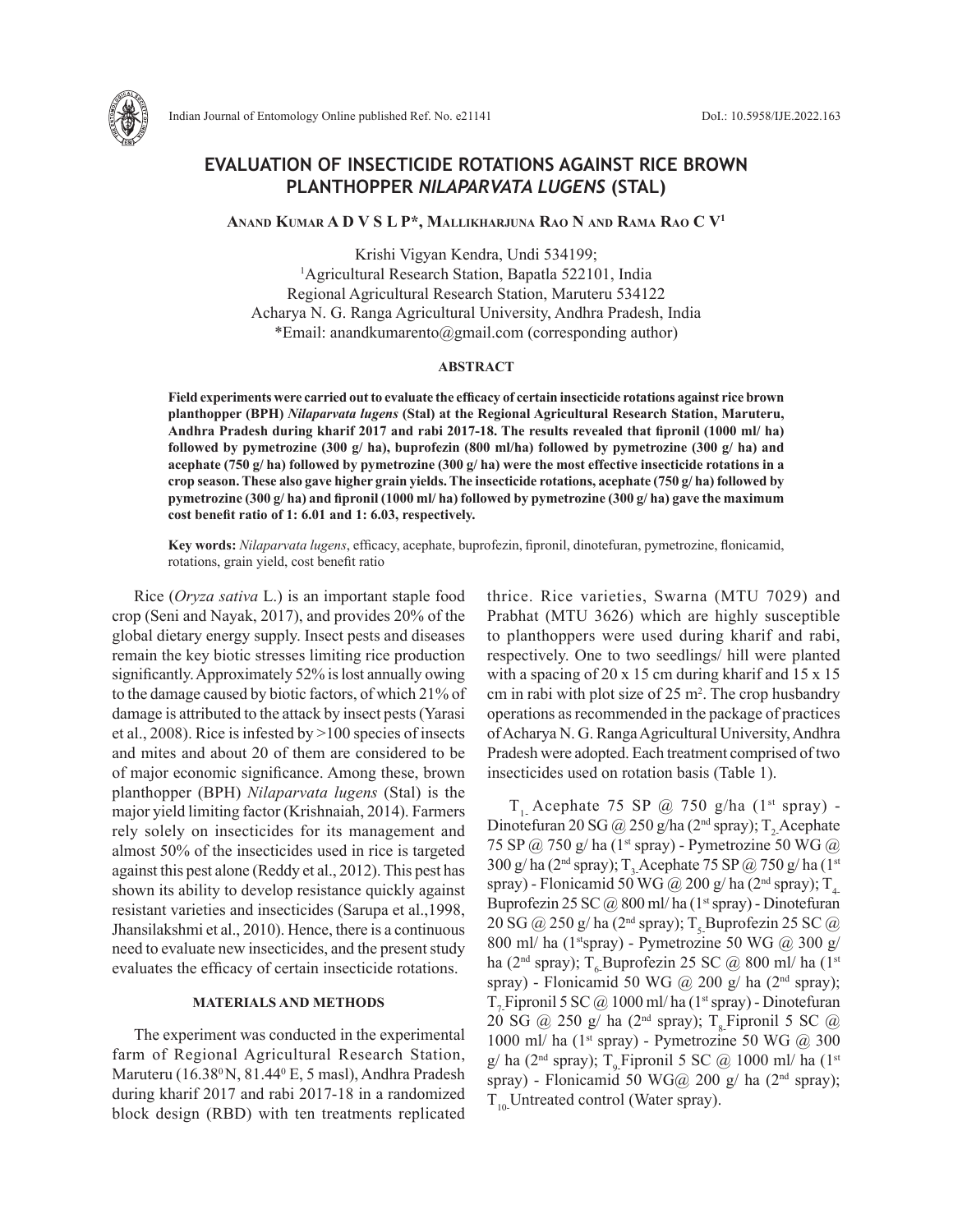The treatments were imposed twice at 60 and 80 days after transplanting (DAT) during kharif and at 60 and 75 DAT during rabi when the population of brown planthopper crossed the economic threshold level (20- 25 number/ hill). A spray fluid of 500 l/ ha was used with battery operated hand sprayer. Observations were taken only on nymphs and adults of BPH though mixed population (BPH & WBPH) exists. Data on BPH was recorded from ten randomly selected hills/ plot at one day before spray (pretreatment count), five and ten days after each spray (Post-treatment).

The % reduction of *N. lugens* incidence over control was worked out following Henderson and Tilton (1955). Grain yield was recorded per plot leaving two border rows on all sides and extrapolated to express in terms of kg/ ha. The increase in yield over control in various treatments was estimated. Cost benefit ratios of different treatments were also worked out based on the market price of insecticides, cost of spraying operation and market price of produce. Data on % reduction in *N. lugens* incidence over control were converted into angular transformations and then subjected to ANOVA (Gomez and Gomez, 1984). The treatment means were compared by least significant difference (LSD) method using SPSS 16.0 statistical software package.

#### **RESULTS AND DISCUSSION**

It was observed that *N. lugens* incidence was more during rabi season than kharif at RARS, Maruteru. The mean BPH counts ranged from 271.00 to 317.00/ 10 hills during rabi 2017-18 in contrast to 183.33 to 204.00/ 10 hills during kharif 2017 before imposition of treatments. The data on cumulative mean efficacy during two successive seasons viz., kharif 2017and rabi 2017- 18 are given in Table 1. These reveal that fipronil (1000 ml/ ha) followed by pymetrozine (300 g/ ha) was highly effective resulting higher grain yields, with 74.90% mean reduction of BPH population. This observation is partly in agreement with earlier ones- Neerajkumar et al. (2019) reported that highest mortality of BPH was observed in fipronil nanoformulation followed by monolithic dispersion (86.89%) and commercial formulation of fipronil (80.47%). Patil et al. (2021) also reported that fipronil 5 SC  $\omega$  2.0 ml/ l was the most effective. Pymetrozine 50WG @ 150 g a.i./ ha gave significant control and higher grain yield (Seni and Naik, 2017). Singh et al. (2018) also observed that pymetrozine as effective as also by Adhikari et al. (2019). Sulfoxaflor, pymetrozine and clothinidin were very effective against BPH (Rehman et al., 2020).

Buprofezin (800 ml/ ha) followed by pymetrozine (300  $g/$ ha) and acephate (750 g/ha) followed by pymetrozine (300 g/ ha) were the next best. Several researchers earlier reported the efficacy of acephate and buprofezin. Soni and Tiwari (2014) opined that most of the old molecules such as carbaryl, monocrotophos, acephate and fipronil are still very effective. Buprofezin 25 SC  $(a)$  1.00 ml/ l registered its superiority over rest of the treatments (Girish et al., 2016).

The data on the grain yield during kharif 2017 given in Table 1 reveal that among the treatments, fipronil (1000 ml/ ha) followed by pymetrozine (300 g/ ha) recorded significantly maximum grain yield (4889 kg/ ha) followed by buprofezin (800 ml/ ha) and pymetrozine (300 g/ ha) (4728 kg/ ha) and acephate (750 g/ ha) followed by pymetrozine (300 g/ ha) (4697 kg/ ha) and which were on par with each other and superior over rest of the treatments including control (3652 kg/ha). The data relating to the effect of insecticide rotations on the grain yield during rabi 2017- 18 reveal that among the treatments, fipronil (1000 ml/ ha) followed by pymetrozine (300 g/ ha), buprofezin (800 ml/ ha) followed by pymetrozine (300 g/ ha) and acephate (750 g/ ha) followed by pymetrozine (300 g/ ha) gave maximum grain yields. These findings partly agree with those of Arjun et al. (2017) on fipronil 200 SC @ 50 g a.i./ha. Kirankumar (2016) also observed similar results with pymetrozine 50 WG  $(a)$  350 g a.i./ ha. Acephate 75 SP  $\omega$  1.50 g/l recorded significantly highest grain yield (Reddy et al., 2012). Based on the present results, fipronil (1000 ml/ ha) followed by pymetrozine (300 g/ ha), buprofezin (800 ml/ ha) followed by pymetrozine (300 g/ ha) and acephate (750  $g/$  ha) followed by pymetrozine (300  $g/$  ha) are the most effective insecticide rotations against *N. lugens* in rice.

#### **ACKNOWLEDGEMENTS**

Authors thank the Acharya N. G. Ranga Agricultural University, Andhra Pradesh for providing necessary facilities and technical support.

#### **REFERENCES**

- Adhikari B, Padhi J, Dohling P N K. 2019. Pymetrozine: An effective insecticide for management of planthoppers in rice. Journal of Entomology and Zoology Studies 7(1): 528-531.
- Arjun S, Raghuraman M, Saireddy M S. 2017. Bio-efficacy of some novel insecticides against *Nilaparvata lugens* (Stal) (Hemiptera: Delphacidae) on paddy. Journal of Entomology and Zoology Studies 5 (3): 532-536.
- Girish V P, Balikai R A, Mallapur C P. 2016. Efficacy of newer insecticide molecules and botanicals against paddy hopper population and effect on yield. Journal of Experimental Zoology 19 (1): 571-574.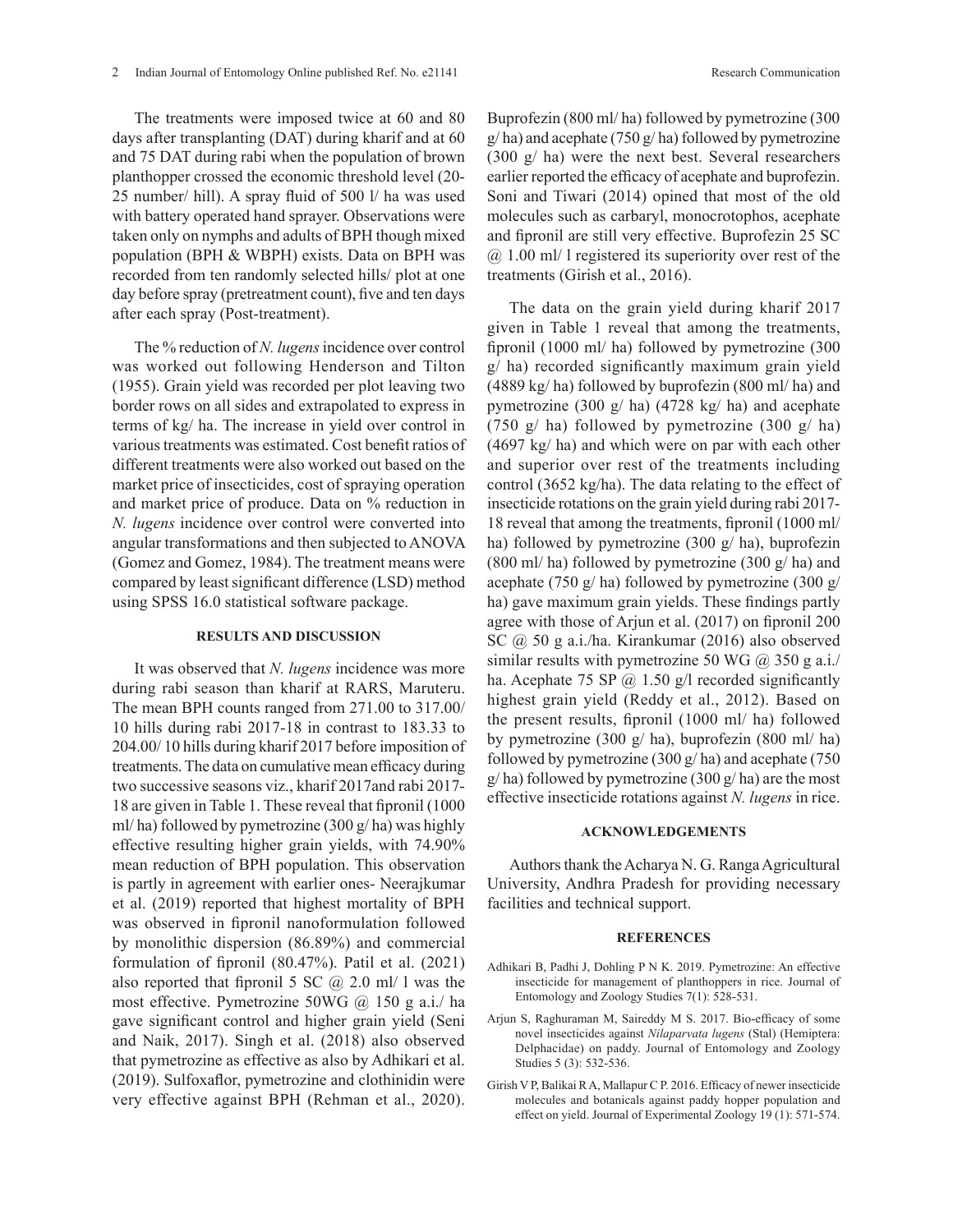Evaluation of insecticide rotations against rice brown planthopper *Nilaparvata lugens* (Stal) 3 Anand Kumar A D V S L P et al.

| $\overline{T}$ .                               | Treatment details                                | BPH population reduction         |                                         |                                  | Grain yield**        |                     |            | Value of         | Cost of | Cost    |
|------------------------------------------------|--------------------------------------------------|----------------------------------|-----------------------------------------|----------------------------------|----------------------|---------------------|------------|------------------|---------|---------|
| No.                                            |                                                  |                                  | over control $\left(\frac{0}{0}\right)$ |                                  | (kg/ha)              |                     | additional | inputs           | benefit |         |
|                                                |                                                  | Kharif<br>2017*                  | Rabi<br>$2017 - 18*$                    | Pooled                           | Kharif<br>2017       | Rabi<br>2017-18     | Mean       | yield<br>(Rs/ha) | (Rs/ha) | ratio   |
| $T_{1}$                                        | Acephate 75 SP @                                 | 68.05                            | 66.13                                   | 67.09                            | $4226$ bc            | $4711$ <sup>d</sup> | 4469       | 12852            | 3413    | 1:3.77  |
|                                                | 750 g/ha $(1st$ spray)                           | $(55.61)$ <sup>bc</sup>          | $(54.44)$ <sup>cd</sup>                 | $(55.02)$ <sup>ef</sup>          |                      |                     |            |                  |         |         |
|                                                | -inotefuran 20 SG $(a)$                          |                                  |                                         |                                  |                      |                     |            |                  |         |         |
|                                                | 250 g/ ha $(2nd$ spray)                          |                                  |                                         |                                  |                      |                     |            |                  |         |         |
| $T_{2}$                                        | Acephate 75 SP @                                 | 71.69                            | 71.13                                   | 71.41                            | 4697ab               | 5517ab              | 5107       | 24336            | 4038    | 1:6.03  |
|                                                | 750 g/ha $(1^{st}$ spray)<br>-Pymetrozine 50 WG  | $(57.90)^{a}$                    | $(57.56)^{b}$                           | $(57.71)$ <sup>bc</sup>          |                      |                     |            |                  |         |         |
|                                                | @ 300 g/ ha                                      |                                  |                                         |                                  |                      |                     |            |                  |         |         |
|                                                | $(2nd$ spray)                                    |                                  |                                         |                                  |                      |                     |            |                  |         |         |
| $T_{3}$                                        | Acephate 75 SP @                                 | 66.22                            | 64.61                                   | 65.41                            | 4149bc               | 4508 <sup>d</sup>   | 4329       | 10332            | 3583    | 1:2.88  |
|                                                | 750 g/ha $(1st$ spray)                           | $(54.50)$ <sup>c</sup>           | $(53.53)^d$                             | $(54.00)^{f}$                    |                      |                     |            |                  |         |         |
|                                                | -Flonicamid 50 WG                                |                                  |                                         |                                  |                      |                     |            |                  |         |         |
|                                                | @ 200 g/ha                                       |                                  |                                         |                                  |                      |                     |            |                  |         |         |
|                                                | $(2nd$ spray)                                    |                                  |                                         |                                  |                      |                     |            |                  |         |         |
| $T_{4}$                                        | Buprofezin 25 SC @                               | 66.56                            | 66.96                                   | 66.76                            | 4158bc               | 4978bcd             | 4568       | 14634            | 3880    | 1:3.77  |
|                                                | $800$ ml/ ha $(1st$ spray)<br>-Dinotefuran 20 SG | $(54.70)$ <sup>c</sup>           | $(54.95)$ <sup>cd</sup>                 | $(54.83)$ <sup>f</sup>           |                      |                     |            |                  |         |         |
|                                                | $(a)$ 250 g/ha                                   |                                  |                                         |                                  |                      |                     |            |                  |         |         |
|                                                | $(2nd$ spray)                                    |                                  |                                         |                                  |                      |                     |            |                  |         |         |
| $T_{\rm s}$                                    | Buprofezin 25 SC @                               | 72.41                            | 72.23                                   | 72.32                            | 4728 <sup>ab</sup>   | 5722 <sup>a</sup>   | 5225       | 26460            | 4505    | 1:5.87  |
|                                                | $800$ ml/ ha $(1st$ spray)                       | $(58.36)^a$                      | $(58.23)^{b}$                           | $(58.29)^{b}$                    |                      |                     |            |                  |         |         |
|                                                | -Pymetrozine 50 WG                               |                                  |                                         |                                  |                      |                     |            |                  |         |         |
|                                                | $(a)$ 300 g/ ha                                  |                                  |                                         |                                  |                      |                     |            |                  |         |         |
|                                                | $(2nd$ spray)                                    |                                  |                                         |                                  |                      |                     |            |                  |         |         |
| $T_{6}$                                        | Buprofezin 25 SC @<br>$800$ ml/ ha $(1st$ spray) | 67.23<br>$(55.13)$ <sup>bc</sup> | 66.99<br>$(54.97)$ <sup>cd</sup>        | 67.11<br>$(55.05)$ <sup>ef</sup> | $4225^{bc}$          | 4829cd              | 4527       | 13896            | 4050    | 1: 3.43 |
|                                                | -Flonicamid 50 WG                                |                                  |                                         |                                  |                      |                     |            |                  |         |         |
|                                                | @ 200 g/ ha $(2nd$                               |                                  |                                         |                                  |                      |                     |            |                  |         |         |
|                                                | spray)                                           |                                  |                                         |                                  |                      |                     |            |                  |         |         |
| $T_{7}$                                        | Fipronil 5 SC $\omega$                           | 68.99                            | 71.07                                   | 70.03                            | 4562ab               | 5314abc             | 4938       | 21294            | 4200    | 1:5.07  |
|                                                | 1000 ml/ ha $(1^{st}$                            | $(56.20)^{b}$                    | $(57.50)^{b}$                           | $(56.84)$ <sup>cd</sup>          |                      |                     |            |                  |         |         |
|                                                | spray) -Dinotefuran                              |                                  |                                         |                                  |                      |                     |            |                  |         |         |
|                                                | 20 SG @ 250 g/ha                                 |                                  |                                         |                                  |                      |                     |            |                  |         |         |
|                                                | $(2nd$ spray)<br>Fipronil 5 SC @                 | 73.83                            | 75.97                                   | 74.90                            | 4889 <sup>a</sup>    | 5842 <sup>a</sup>   | 5366       | 28998            | 4825    | 1:6.01  |
| $T_{8}$                                        | 1000 ml/ ha $(1st$                               | $(59.27)^{a}$                    | $(60.67)$ <sup>a</sup>                  | $(59.97)^{a}$                    |                      |                     |            |                  |         |         |
|                                                | spray) - Pymetrozine                             |                                  |                                         |                                  |                      |                     |            |                  |         |         |
|                                                | 50 WG @ 300 g/ ha                                |                                  |                                         |                                  |                      |                     |            |                  |         |         |
|                                                | $(2nd$ spray)                                    |                                  |                                         |                                  |                      |                     |            |                  |         |         |
| $T_{\rm q}$                                    | Fipronil 5 SC @                                  | 69.01                            | 69.36                                   | 69.18                            | $4585$ <sup>ab</sup> | 5213abc             | 4899       | 20592            | 4370    | 1:4.71  |
|                                                | 1000 ml/ ha $(1^{st}$                            | $(56.21)^{b}$                    | $(56.43)^{bc}$                          | $(56.32)$ <sup>de</sup>          |                      |                     |            |                  |         |         |
|                                                | spray) - Flonicamid                              |                                  |                                         |                                  |                      |                     |            |                  |         |         |
|                                                | 50 WG @ 200 g/ha<br>$(2nd$ spray)                |                                  |                                         |                                  |                      |                     |            |                  |         |         |
| $T_{10}$                                       | <b>Untreated Control</b>                         |                                  |                                         |                                  | $3652$ <sup>c</sup>  | 3857 <sup>e</sup>   | 3755       |                  |         |         |
|                                                | (Water spray)                                    |                                  |                                         |                                  |                      |                     |            |                  |         |         |
| Sig.<br>Sig.<br>F test<br>Sig.<br>Sig.<br>Sig. |                                                  |                                  |                                         |                                  |                      |                     |            |                  |         |         |
| CD(0.05)                                       |                                                  | 1.45                             | 2.40                                    | 1.36                             | 612.06               | 589.50              |            |                  |         |         |
| CV(%)                                          |                                                  | 1.48                             | 2.48                                    | 1.38                             | 8.14                 | 6.78                |            |                  |         |         |

|  |  |  |  | Table 1. Efficacy of insecticide rotations against N. lugens in rice (kharif 2017, rabi 2017-18) |
|--|--|--|--|--------------------------------------------------------------------------------------------------|
|  |  |  |  |                                                                                                  |

\*Mean of two sprays; \*\*Mean of three replications; Figures in parentheses are angular transformed values; Acephate 75 SP - Rs. 550 per kg; Dinotefuran 20 SG - Rs. 600/ 100 g; Paddy Market rate - Rs.18/ kg; Fipronil 5 SC - Rs. 1200/ l; Pymetrozine 50 WG - Rs. 850/ 120 g; Labour charge-Rs. 750/ ha Buprofezin 25 SC - Rs. 1100/ l; Flonicamid 50 WG - Rs. 500/ 60 g; Number of sprays - 2/ season; Extra yield over untreated control=yield in treatment - yield in untreated control; Cost of inputs = Cost of insecticide/ ha + Cost of labour for spraying/ ha; Means followed by a common letter in a column not significantly different (LSD,  $p= 0.05$ )